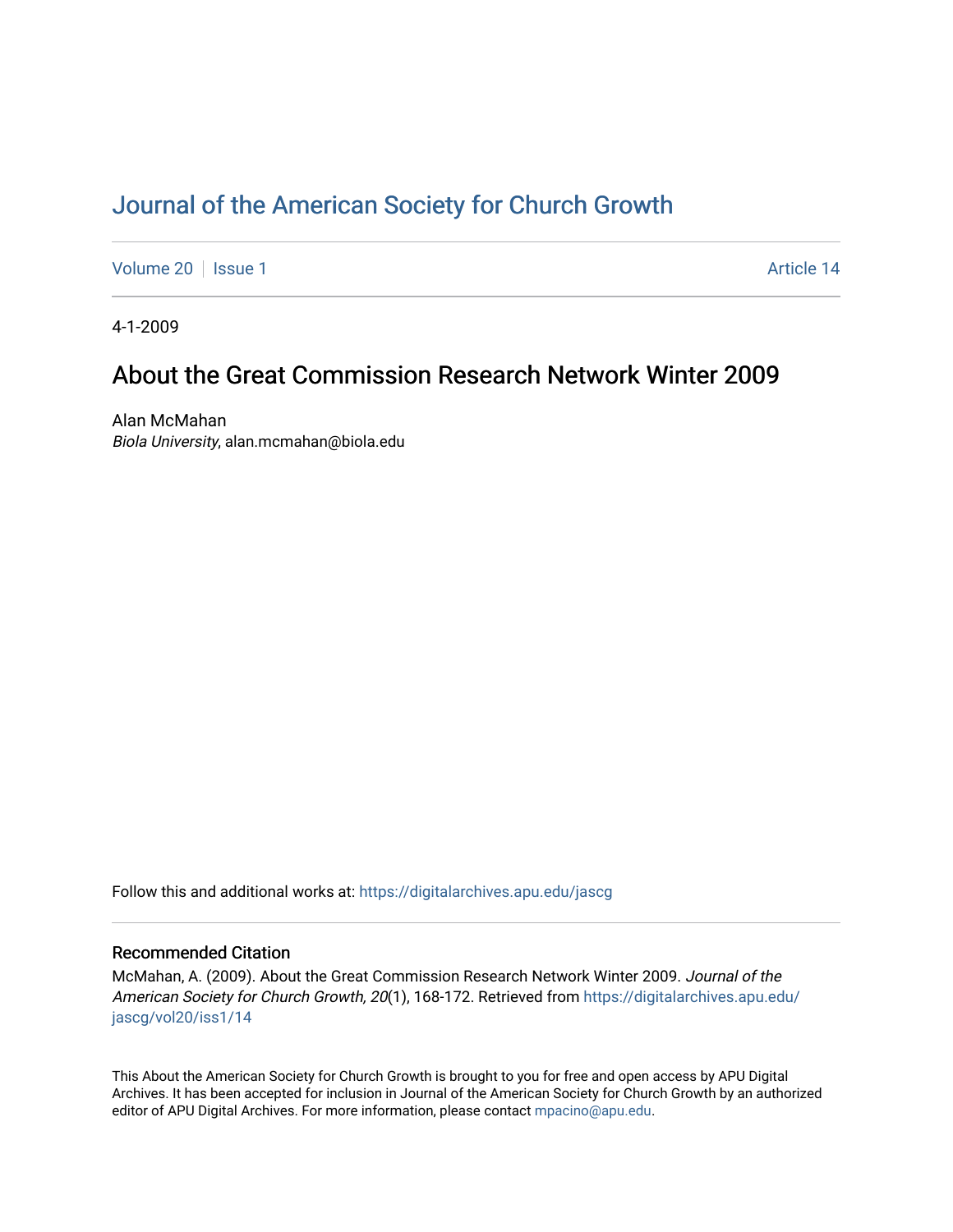## Information for Subscribers and Writers

Copyright : Copyrights on articles are held by the writers. Requests for permission to reproduce material from the journal, except for brief quotations in scholarly reviews and publications, should be directed to the writers.

Non-GCRN Subscription Rates: The subscription rate is \$30 per year for semi-annual issues, \$38 per year for foreign subscriptions. Individual back issues are \$15 each. All prices are U.S, Funds. Please make checks payable to "Biola University." Subscriptions, renewals, orders, and change-of-address notifications should be sent to: Great Commission Research Journal, Subscription Office-Academic Publications, Biola University, 13800 Biola Ave, La Mirada, CA 90639-0001 USA (Phone: 562-944-0351 ext. 5321; E-mail: gcrj.subscriptions@biola.edu).

GCRN Membership: Copies are distributed as a member benefit to all paid-up members of the Great Commission Research Network (formerly the American Society for Church Growth) and to supporting institutions. To become a member contact Diana Alfonso, School of Intercultural Studies, Biola University, 13800 Biola Ave., La Mirada, CA 90639-0001 USA (E-<br>mail: gcrn@biola.edu - Phone 562-903-4844 ext. 5691). Membermail: gcrn@biola.edu - Phone 562-903-4844 ext. 5691). Member-<br>ship dues are currently \$75 per year. Make checks payable to "Great Commission Research Network."

Sponsoring Institutions: School of Intercultural Studies, Biola University (La Mirada, CA), and The McIntosh Church Growth Network. [Sponsoring institutions assist in the publication of the ASCG Journal by contributing a minimum of \$100 per year.]

Submission of Articles: The Great Commission Research Jour-<br>nal welcomes articles of original scholarship and of general in-<br>terest dealing with all aspects of Church Growth, effective evangelism and successful Great Commission strategies. Reasoned responses to past articles will be considered, as well as book reviews.

- \* Send two copies (typewritten and double-spaced) to Dr. Alan McMahan, General Editor, Great Commission Research Journal, Biola University, School of Intercultural Studies, 13800 Biola Ave., La Mirada, CA 90639. Articles may also be emailed to: *alan.mcmahan@biola.edu.*<br>Follow the guidelines for style found in *The Chicago Manual*
- of Style or K.L Turabian's Manual for Writers.

1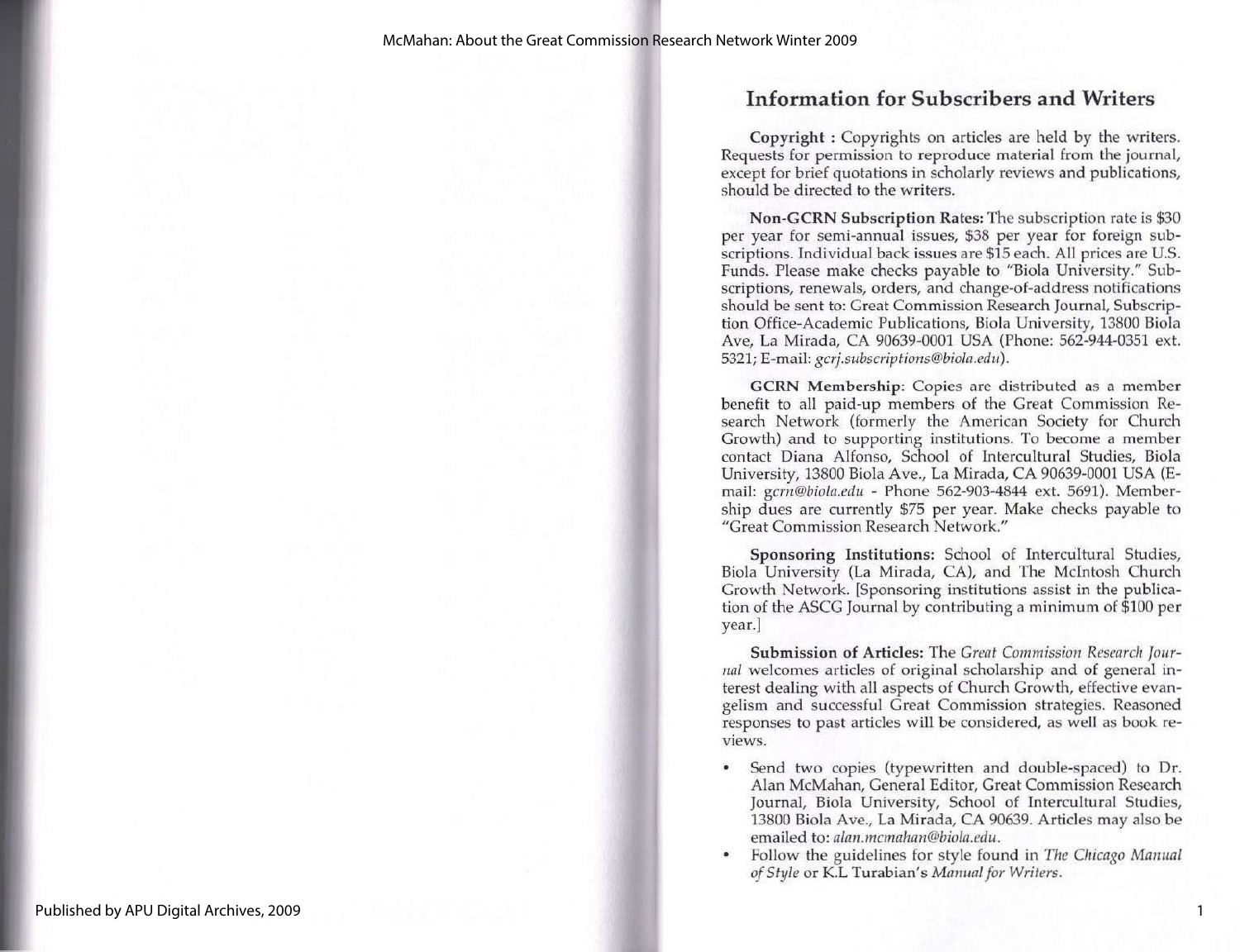- \* Include an abstract of no more than 150 words on a separate sheet of paper.
- \* Limit articles to 20 double-spaced pages, excluding tables, figures, and references. Book reviews should be 3 to 4 pages and responses 7 to 10 pages in length.
- \* Include the following current vita information in a short biographical sketch (no more than 100 words) for each writer: contact information, title, degree(s), and institution(s) where earned, and specialization(s). Please also include a photo in an electronic format (jpeg or tiff files preferred).

All manuscripts will be acknowledged promptly and processed as quickly as possible. Appearance of accepted articles in print is approximately six months or as forthcoming article backlog allows. Contributors receive five c

### The Donald A. McGavran Award

Once each year the American Society for Church Growth<br>presents the Donald A. McGavran Award to an individual who<br>has made a significant contribution to the Church Growth<br>Movement in the United States.<br>The award recipients

| Win Arn                | 1989 |
|------------------------|------|
| C. Peter Wagner        | 1990 |
| Carl F. George         | 1991 |
| Wilbert S. McKinnley   | 1992 |
| Robert Logan           | 1993 |
| Bill Sullivan          | 1994 |
| <b>Elmer Towns</b>     | 1994 |
| Flavil R. Yeakley, Jr. | 1995 |
| George G. Hunter, III  | 1996 |
| <b>Eddie Gibbs</b>     | 1997 |
| Gary L. McIntosh       | 1998 |
| Kent R. Hunter         | 1999 |
| R. Daniel Reeves       | 2000 |
| Ray Ellis              | 2002 |
| John Ellas             | 2003 |
| <b>Rick Warren</b>     | 2004 |
| Charles Arn            | 2005 |
| John Vaughan           | 2006 |
| Waldo Werning          | 2006 |
| Robert Whitesel        | 2007 |

# Great Commission Research Network GreatCommissionResearch.net (Formerly: The American Society for Church Growth)

### What is the Great Commission Research Network or GreatCommission Research.net?

The Great Commission Research Network is a worldwide and professional association of Christian leaders whose ministry<br>activities are based on the basic and key principles of church<br>growth as originally developed by the late Donald McGavran.<br>Founded by renowned missiologists studies, dialogue with cutting-edge leaders, and network with<br>fellow church professionals who are committed to helping local churches expand the kingdom through disciplemaking.

### Who Can Join the CGRN?

GCRN membership is open to all who wish a professional affiliation with colleagues in the field. The membership includes theoreticians, such as professors of church growth, and practitioners, such as pastors, denominational executives, parachurch leaders, and consultants. Some members specialize in domestic leaders, and consultants. Some members specialize in domestic or mono-cultural church growth, while other are cross-<br>culturally oriented.

#### Why Join the CGRN?

The GCRN provides a forum for maximum interaction The Great Commission research.<br>The Annual Conference of the Great Commission Research.<br>Network offers the opportunity for research updates information

on new resources and developments, as well as fellowship and on new resources and developments, as well a<br>encouragement from colleagues in the field  $\omega$ <br>Membership in GCRN includes a subscription mission Research Journal.

https://digitalarchives.apu.edu/jascg/vol20/iss1/14